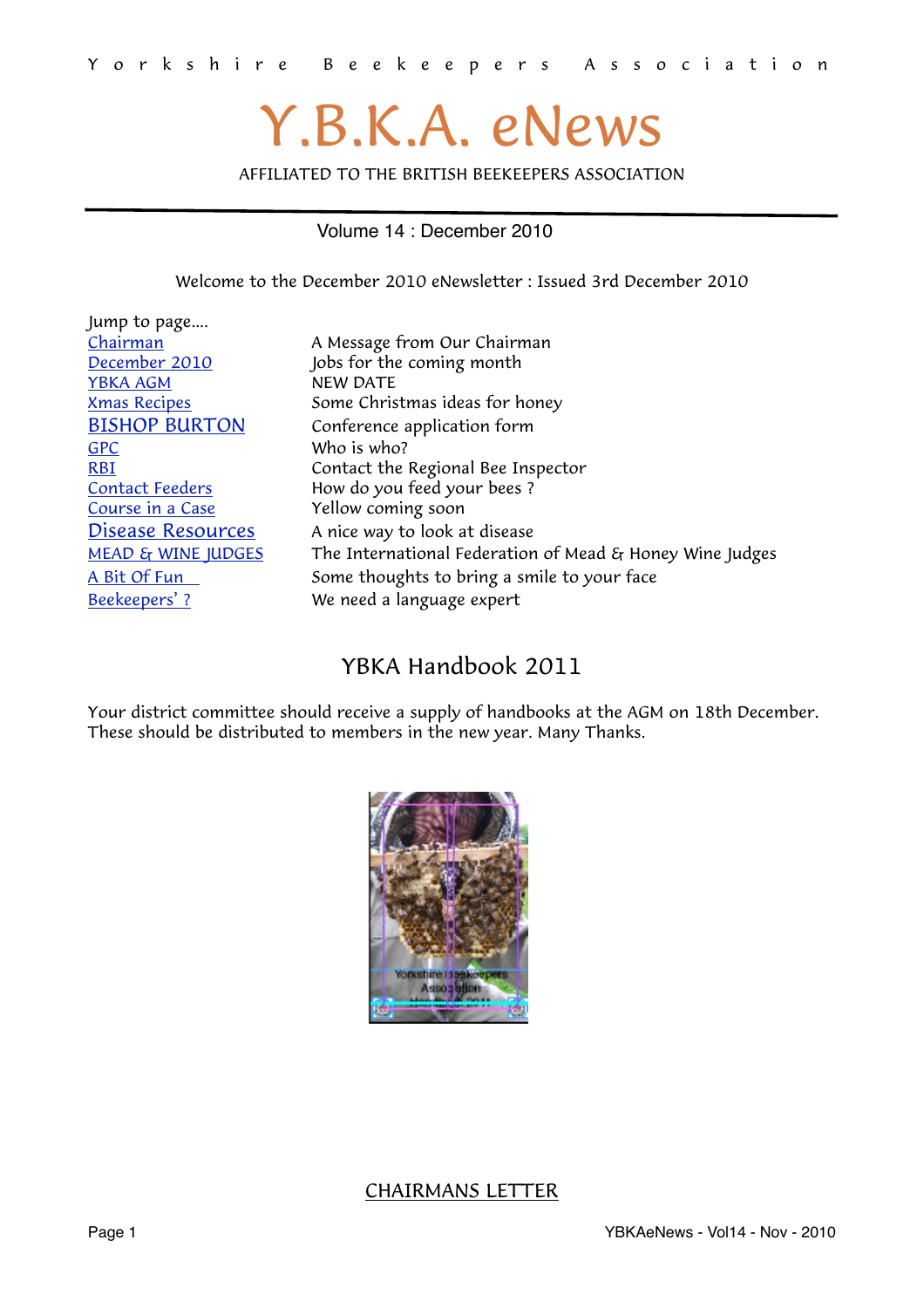Well, this is the final letter from me as my term of office as chairman is to end at the year's forthcoming A.G.M. - now postponed to the 18th of December, due to the very unusual and bad weather conditions making travel for some virtually impossible. I have had an extended term of office of some 4 1/2 years following early retirement of our former chairwoman Sue Chatfield, during this period though we have gone from strength to strength. This is not only due to the very large influx of new beekeepers that have joined our association over this period but also due to all of the publicity by the media about the plight of the honey bee throughout the country. We have developed with a lot of very dedicated work by my committee and me going to our associations meetings and publicly promoting and encouraging the formation of beekeeping for beginners' classes throughout the whole of the county through our affiliated associations. This has been a tremendous success with all associations running at least one course, some running their 3<sup>rd</sup> and 4th courses in successive years. This has had the effect of increasing not only local associations memberships, but has brought the Y.B.K.A membership up from around just over 800 from the start of my office as chairman to at present in excess of over 1150 members. . I would like to take this opportunity to thank everybody involved at local level for doing an excellent job, long may it continue. I think we have made great improvements with how we now conduct the procedures at our annual spring Con. and A.G.M meetings, also making far better use of our new headquarters for these venues and saving money by not having to book rooms at very high rates with the monies saved going towards the buffets now being put in place by the committee at these venues. For the first time in several years we are now getting a greater proportion of our membership coming to these venues. This can still be improved upon and I am sure my successor will continue to work towards this, for we currently get about 10% of our membership attending and we on the committee are striving to get at least 15% so please spread the word.

 Our Modules tutorials and exams set up by the committee and I have over the past 3 years been a great success also. This is impart due to the work done by our new educations and examinations officer Wendy Maslin who has worked tirelessly to organise and to get top tutors to attend for the benefit of all those members in attendance and offered for free. We have achieved a record number pass rate on the courses already run. This is set to continue and hopefully get many more members through the B.B.K.A module exams. We are now in the process of purchasing several sets of both dissecting and compound microscopes to start a course and tutorials on microscopy very soon. We now have a very balanced committee at the helm of the association in every aspect and I am confident that things will only improve over the years to come. Before signing off I would just like to say a big thank you to my Vice Chairman Bill Cadmore for all his help and support over my term of office, and to our Honorary Treasurer John Whitaker who since his appointment has done and is indeed still doing a sterling job for the association, likewise with our Honorary Secretary Brian Latham who gets all the information for all our venues out to everyone and behind the scenes works tirelessly to collate all the information coming into the committee and to record all for prosperity. One person I feel deserves a special thank you from me is Edna Philips who just after my appointment took on the very large task of collating and recording all our new and original members for the B.B.K.A and our records and without whose fantastic work behind the scenes we could not have done without. Final thank you to every one of the committee members to whom I have the greatest respect and know they will continue to strive for an even better Y.B.K.A in the future. For me work continues in my role as Y.B.K.A area rep. for Rotherham Doncaster Barnsley and Sheffield to whom I shall be visiting over the next few months

Many thanks to all of you,

[Dave Shannon](mailto:dave_aca@tiscali.co.uk?subject=YBKA%20Chairman) Y.B.K.A Chairman Happy Beekeeping [back](#page-0-1)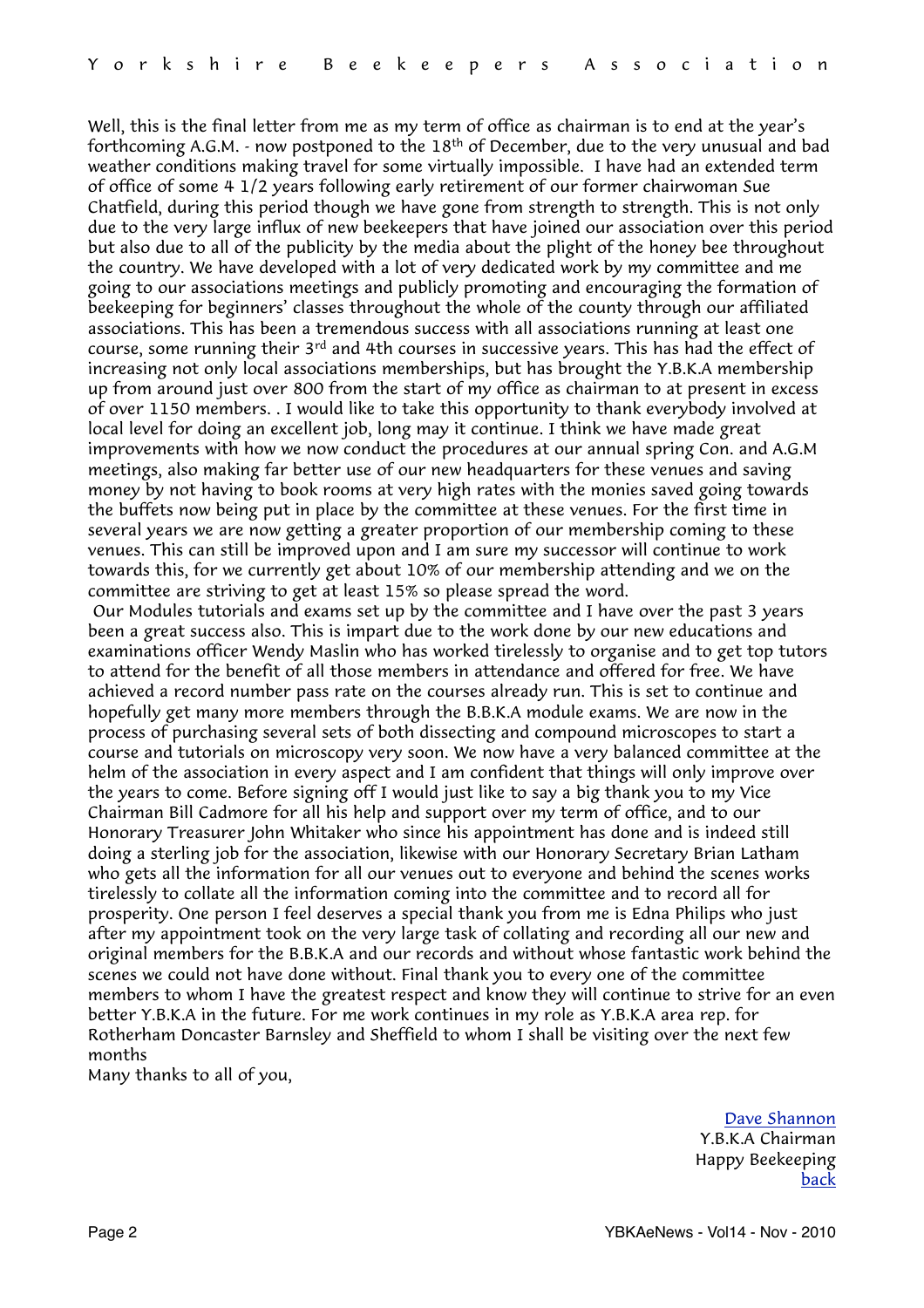#### <span id="page-2-0"></span>December

The bees may have settled down for the winter but there are lots of jobs you can do.

All boxes not occupied by bees can now be emptied of frames and all the propolis scraped off. Some people flame gun the insides plus the top and bottom edges, and even give the outsides a coat of sealant.

Frames can be sorted into those which need new foundation and those which are o.k. (Also check for wax moth grubs.) The old comb can be cut out and stored for melting down in the spring. If you haven't got a Solar wax extractor then now's the time to make one. They are easy to make and a wonderful piece of equipment. The clean rendered wax can be exchanged for foundation, and then you can. replace the foundation in the empty frames in early spring, well before you need it.

Most hives will have new queens this summer but which hives contain your best bees? Check your records and breed from these.

December is a good time to treat with oxalic acid using the dribble treatment. Beebase has a good leaflet describing how to do this and there are several useful videos available on YouTube.

In early January start to regularly check the weight of stores and feed if required.

It's not worth loosing a colony for the sake of a few pounds of candy.

This year one of our new members arrived at his apiary to set up his first empty hive, only to find not 20 yards away a prime swarm! So spend time this winter making a swarm box, and make it at least as big as a brood box. There's no point in making one that can only accommodate casts! Use it to carry your gear to your apiary, that way if you find a swarm you will have your box with you.

If your new, seek information and advice from old hands, they will have years of experience. Always have a list of members phone numbers because you never know when you may need assistance, On site! Above all think of how you can improve your beekeeping such as producing some comb honey or making a nuc box, or buying your jars before you extract. etc. There are lots to do so put on your thinking caps.

[Bill Cadmore, Editor](mailto:ybkanews@ntlworld.com?subject=eNewsletter)

[back](#page-0-1)

#### <span id="page-2-1"></span>**RBI**

Regional Bee Inspector Ivor Flatman, tel. 01924 252795, e-mail [ivor.flatman@fera.gsi.gov.uk](mailto:ivor.flatman@fera.gsi.gov.uk) NBU office: National Bee Unit, The Food and Environment Research Agency, Sand Hutton, York, UK, YO41 1LZ Email: [nbu@fera.gsi.gov.uk](mailto:nbu@fera.gsi.gov.uk) Telephone: 01904 462510 Web site:<https://secure.fera.defra.gov.uk/beebase/>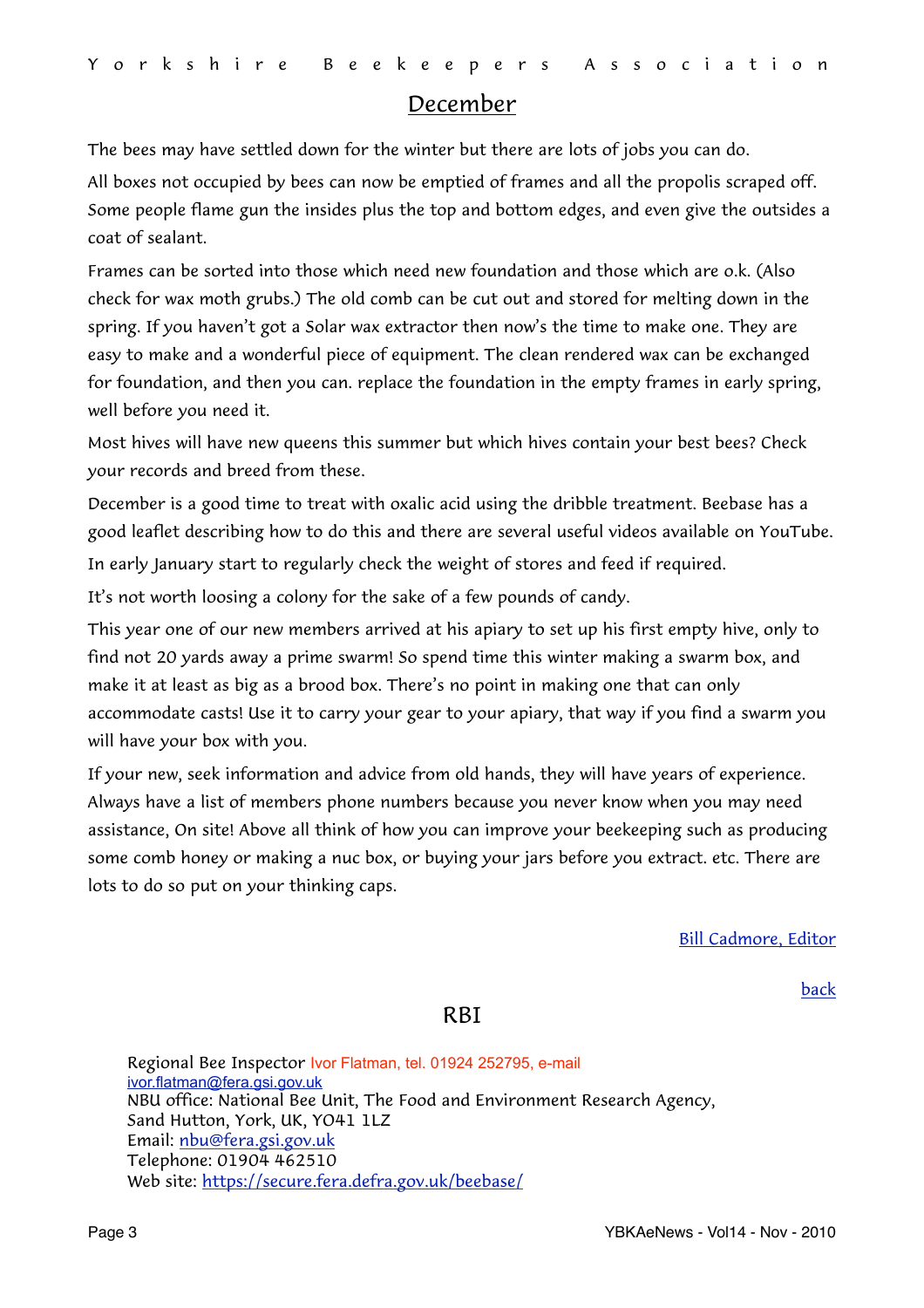#### <span id="page-3-0"></span>THE INTERNATIONAL FEDERATION OF MEAD and HONEY WINE JUDGES

Yorkshiremen are very much in the forefront of achieving accreditation from the federation. To achieve accreditation candidates must be active mead makers as well as successful exhibitors. In addition they must have experience with stewarding and judging. Achieving accreditation is only achieved by hands on involvement and being currently active in the field of mead and honey wine.

The candidates are expected to have a wide knowledge of Meads; have an understanding of Honey Table Wines; have knowledge of all the types of honey wines including vinegar, marinades and non-alcoholic beverages made with honey; recognise common faults and errors; be fully conversant with usual show practice and rules; understand the methods commonly used for allocating awards and show management.

At the present time Alan Brown is well ahead with achieving accreditation, which takes about three years; hopefully next year he will be the first candidate to achieve this in the UK. Closely following behind is Tony Jefferson and David Shannon. Alan was heavily involved with stewarding at the National Honey Show this year, this was due entirely to the help from Rev'd Carpenter at the NHS this year.

The following is an extract from the Wax Times, the newsletter of the Worshipful Company of Wax Chandlers.

The month's end of October saw many liverymen and beekeepers repairing to the 79<sup>th</sup> National Honey Show held at St. George's College, Weybridge. For those who are not epicures of honey and its associated products, are not enthused by the sight of rows upon rows of honey, what is the attraction? Without doubt, it's the sheer presence of interested people at the Mecca of showing that attracts them to meet up with fellow enthusiasts; some of whom they only see at this annual feast of beekeeping.

At the Bee Craft stand it was interesting to hear the chatter and bargaining tongues and one enquirer asking about the Langstroth hive having read about it. It became the preferred hive of one enthusiast, who had written an article on bees in Saturday's "Independent" newspaper. So who what is special about the Langstroth hive?

The Langstroth hive, an America designed hive, incorporates "top bee-space" whereas British hives excepting the "Smith Hive" the "bottom bee-space". It can be said that the founder of the Langstroth is the founder of modern day beekeeping. So who was Langstroth? Lorenzo Lorraine Langstroth's ancestors came from Langstroth Dale, Buckden, North Yorkshire. He was born in Philadelphia USA on December 25<sup>th</sup> 1810 and he died at Dayton, Ohio on October 6<sup>th</sup> 1895. December sees the 200<sup>th</sup> anniversary of his birth. He was pastor of the second Congregational Church, Greenfield, Massachusetts. Due to ill health, he was forced to give up the ministry. In doing so, he became involved in commercial beekeeping. He studied at Yale and as a result developed a well-trained scientific mind. It is said that he came across the idea of the "hanging movable frame with bee-space all around" on October 30<sup>th</sup> 1851. It is believed that he took an interest in the blind Swiss naturalist and beekeeper Francois Huber who developed special beehives to improve scientific observation of his bees. His work, viewed through the eyes of his assistant, resulted in the first clear understanding of the concept of "bee-space" - the secret to the building of modern hives with movable frames.Huber was born in Geneva, on July 2nd 1750 and died on 20th of December, 1832. The concept of bee-space (5-6mm) is that bees will tolerate a gap of these dimensions, whereas in normal situations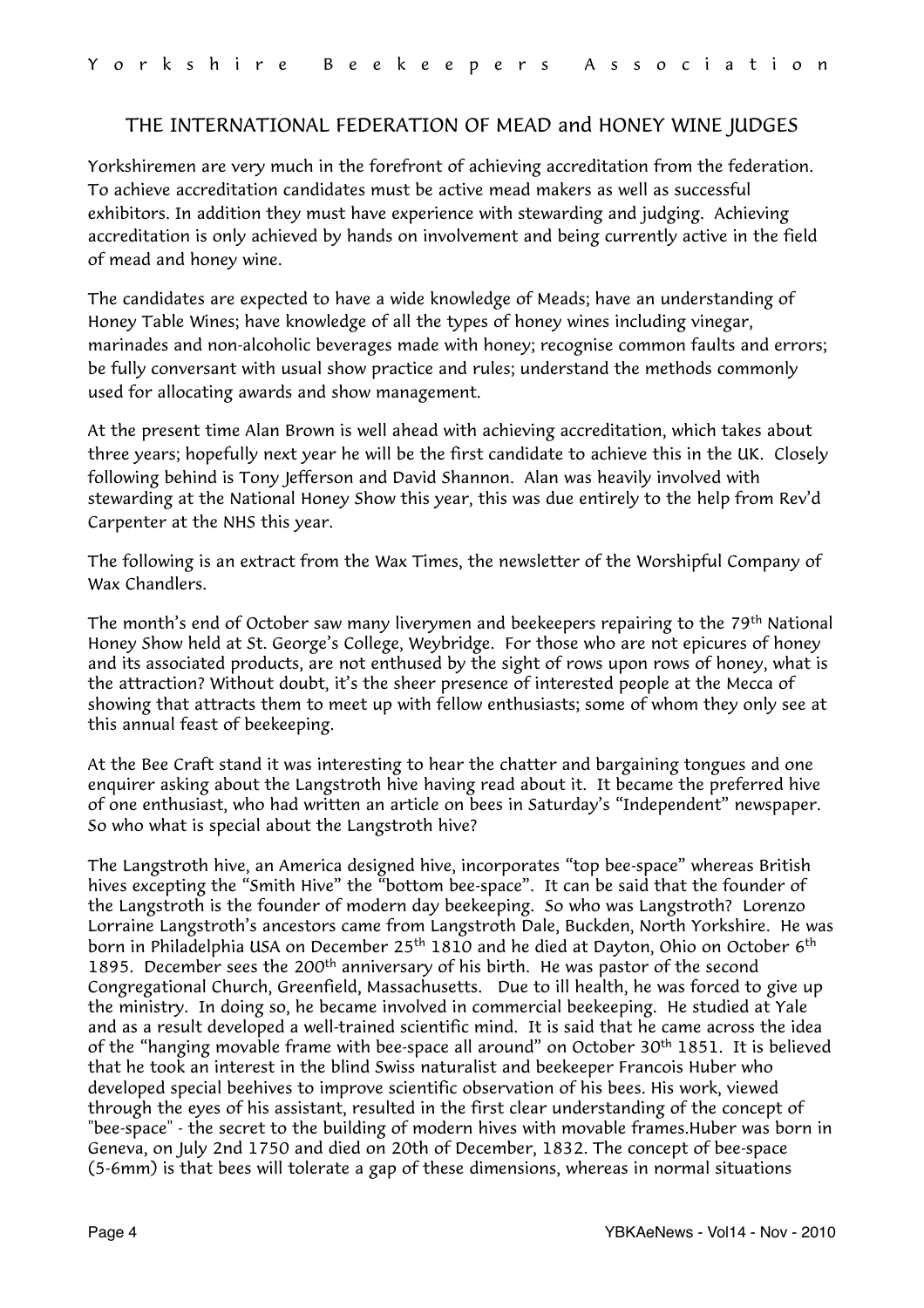within the hive (natural or the beekeepers' purpose-made home) the bees will automatically fill it with either beeswax or propolis (bee-super glue).

Today the Langstroth Hive is the most popular hive in the world, used by hobbyists and commercial apiarists alike. Its brood and super boxes are much deeper than the UK type hives; consequently, when they are filled to capacity, you need a "man of mighty girth" to lift them. Beekeepers in the UK to get the same comb area, adopt the use of one brood box plus a super box for the brood area, others use two brood boxes. It is a topic of huge discussion on which hive is best.

So thanks to the Rev. L.L. Langstroth's research, the modern concept of beekeeping came into being. The straw skeps days were numbered, although in the Uk they lasted into the 20<sup>th</sup> century.

[back](#page-0-1)

# <span id="page-4-0"></span>CONTACT FEEDERS

When I wished to use a contact feeder on one of my hives two main types are available. One is the honey jar with a perforated lid and the other is a plastic tub with a gauze covered hole in the lid. In use, I have two problems with these. The first is that when inverting the feeder to go over the feed hole I usually get some syrup splashing out. My second problem is having to lift the feeder off the feed hole to refill it. This usually involves bees flying up at me.

To bypass these problems my Heath-Robinson mode engaged. I took an empty 2 litre ice cream tub and cut a 1 inch diameter hole in the bottom. On the inside of the tub I stuck a piece of thicker foil from the top of a cream carton over the hole. With a fine needle I made two or three tiny holes in the foil. The filled tub could then be placed over the feed hole. I could refill the tub, in position, without disturbing the bees. The lightness of the tub means it can be easily displaced. A piece of slate or tile on the top stops this and holding the tub in position whilst refilling helps.

I wonder if any other readers have a solution to the feeder problem ?

# <span id="page-4-1"></span>Know your diseases

Try this link <http://www.gigapan.org/gigapans/27538/>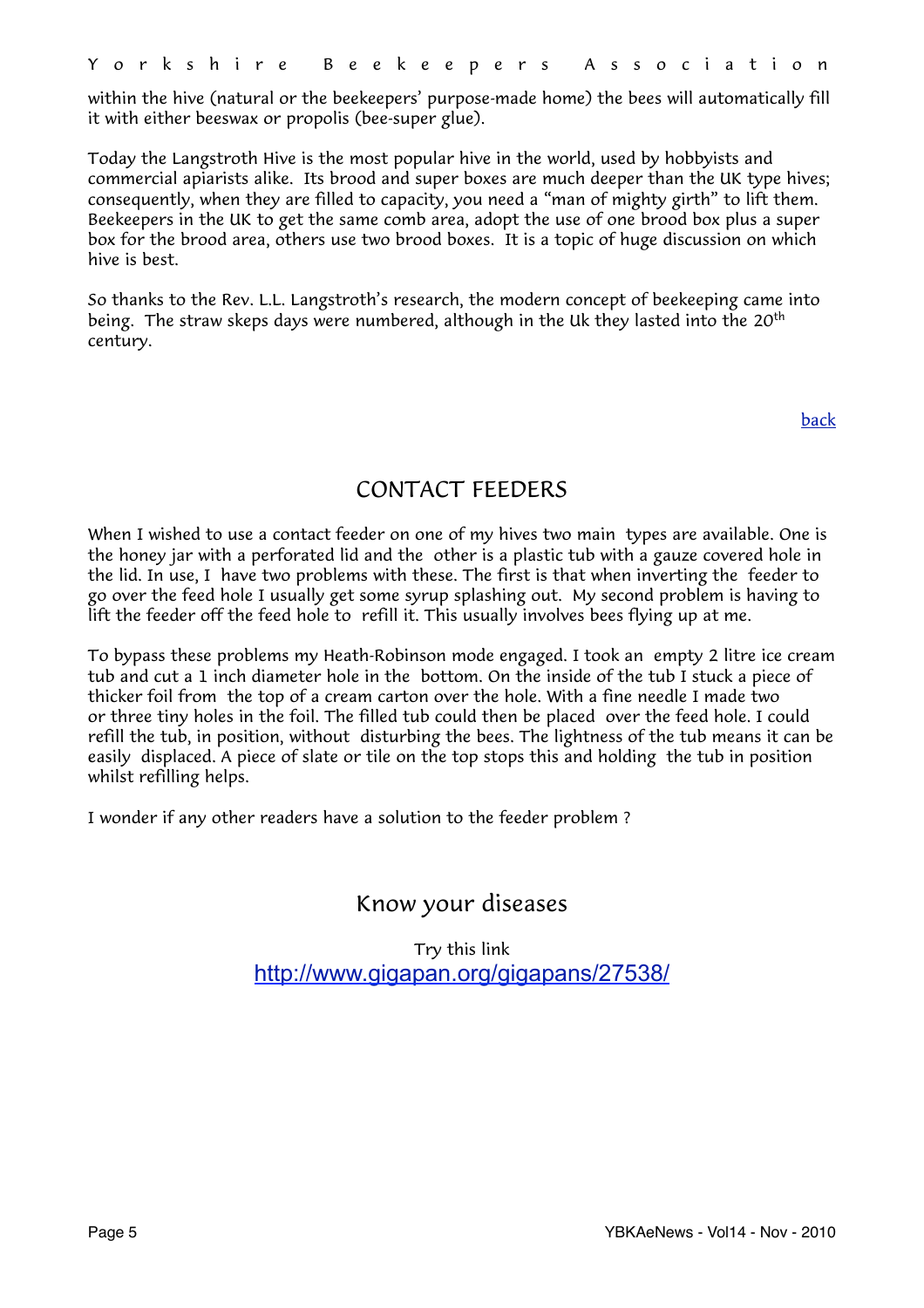# <span id="page-5-0"></span>Honey Recipes for Christmas

"Knightsbridge Cocktail" (from Robin Dartington) ½ spoon runny honey 1 shot whisky ½ shot pressed apple juice Champagne or sparkling wine to top up

#### 'Whim-Wham' by John Hill

Being as it is almost Christmas, and at the request of our noble editor, here is a recipe which includes, some, but not much honey. This is taken from "The Complete Confectioner" ca 1790, given by Hannah Glass, and is called 'Whim-Wham', you will soon see why.

For each Person:--- Take One Boudoir Biscuit (Sponge Finger), One tablespoon of Sweet Sherry (or Muscatel Dessert wine) into which One Tablespoon of Runny Honey has been mixed, Two large Tablespoons of Double Cream, 1/2 teaspoon roasted Hazelnuts, and two small leaves cut from Angelica.....Break the biscuit into Four pieces, and place in a small custard cup. Pour over the sherry/wine/honey. Pile the whipped cream on top and decorate with nuts and angelica OR candied citron/orange. Avoid glace cherries, which would be from the wrong period!! Wait quietly for the Whim-Wham to take effect!

Honey Cookies by Julie Cooper

These honey cookies are light, wafery and crisp, and they melt in the mouth.

Makes 18-20. 25g (1oz) plain flour. 50g (2oz) margarine. Pinch of salt. 50g (2oz) demerara sugar. ½ teaspoon ground ginger. 50g (2oz) melted honey. A squeeze of lemon juice. 50g (2oz) wholemeal flour.

Preheat the oven to 160°C/325°F/gas 3. Put the margarine, sugar and honey into a pan and stir over a gentle heat until the margarine has melted. Remove from the heat and stir in the flours, salt and ginger. Then stir in the lemon juice. Place teaspoonfuls of the mixture on a well greased baking tray, allowing room for the biscuits to spread. Bake for 8-10 minutes until they are a light golden brown. Leave to cool for a minute or two, then carefully lift off and cool on a wire rack.

Honey Glaze for ham, turkey, etc.

To make a glaze, place 2 tbsp honey, 1 tbsp sherry vinegar, 3 tbsp dry sherry, 5 tbsp chicken stock and 5 slices of unpeeled root ginger in a small saucepan. Simmer until reduced by half, then leave to cool. Spoon the glaze over the top of the meat, discarding the ginger slices, and roast for a further 25 minutes.

#### Cranachan

Cranachan is a traditional Scottish dessert. Made from a mixture of whipped cream, whisky, honey, and fresh raspberries (or raspberry coulis) topped with toasted oatmeal.

A traditional way to serve Cranachan is to bring dishes of each ingredient to the table, so that each person can assemble their dessert to taste. What could be simpler!

Hugh Fearnley-Whittingstall has produced some more honey recipes at: [www.guardian.co.uk/lifeandstyle/2008/sep/13/foodanddrink.recipe](http://www.guardian.co.uk/lifeandstyle/2008/sep/13/foodanddrink.recipe)

[back](#page-0-1)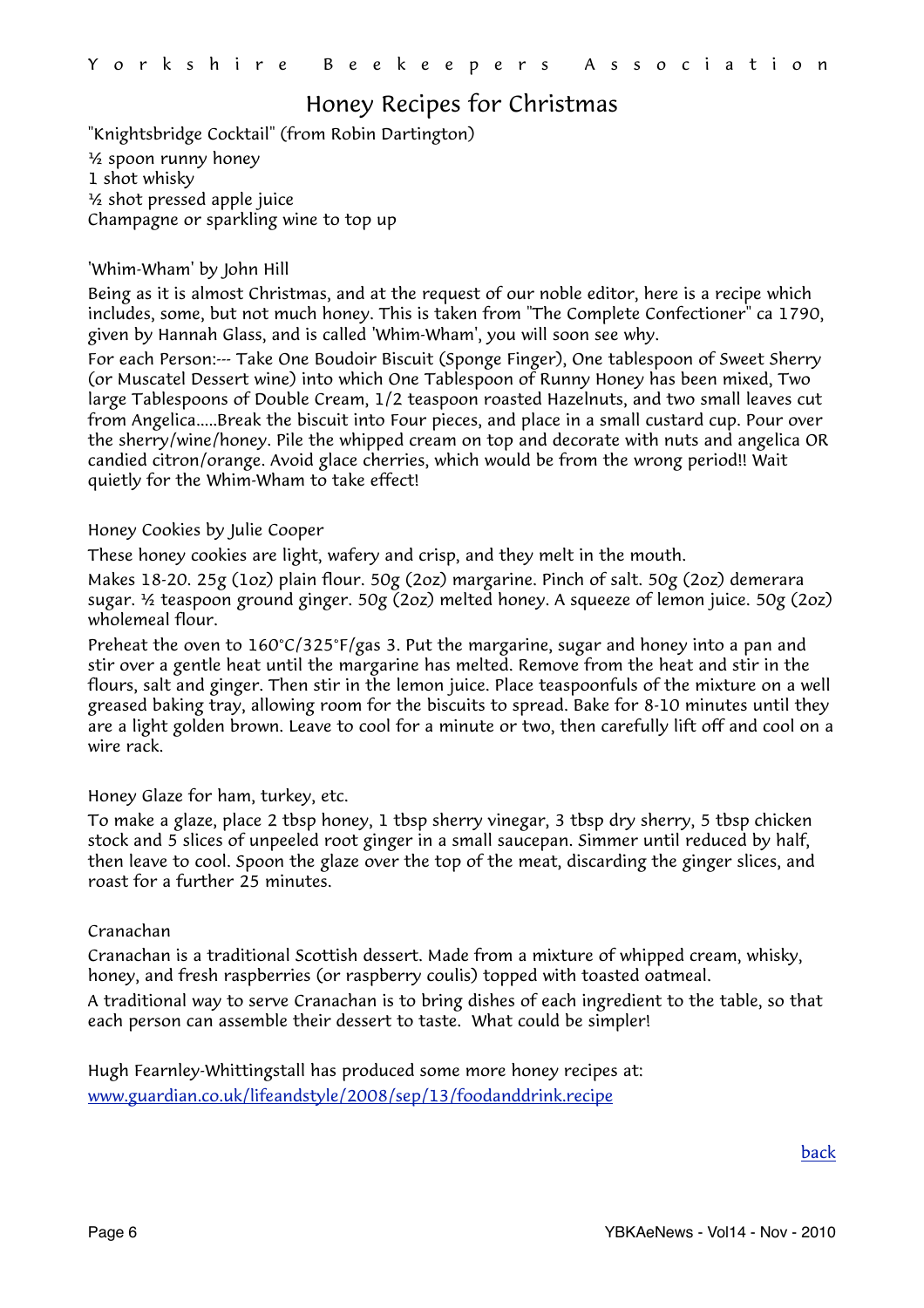# <span id="page-6-0"></span>Yellow Course in a Case

Course in the case is a packaged programme of materials for running beekeeping courses. The white CiC for new beekeepers has been available for a while now. The yellow course in a case will be available soon and offers a range of materials for preparing for the BBKA Basic examination. Other 'colour' CiC will follow shortly eventially offering a suit of materials for all stages of beekeeper training.

The Course in a Case is available for purchase from BBKA at the reduced price of £50 - but only for a limited period. Purchase application forms are available from [Wendy Maslin](mailto:wendy@maslin.karoo.co.uk?subject=Course%20in%20a%20Case).

BBKA are organising training events over the winter to help trainers use the materials as effectively as possible so getting the package at the cheaper rate makes sense.

YBKA has one copy for members to borrow.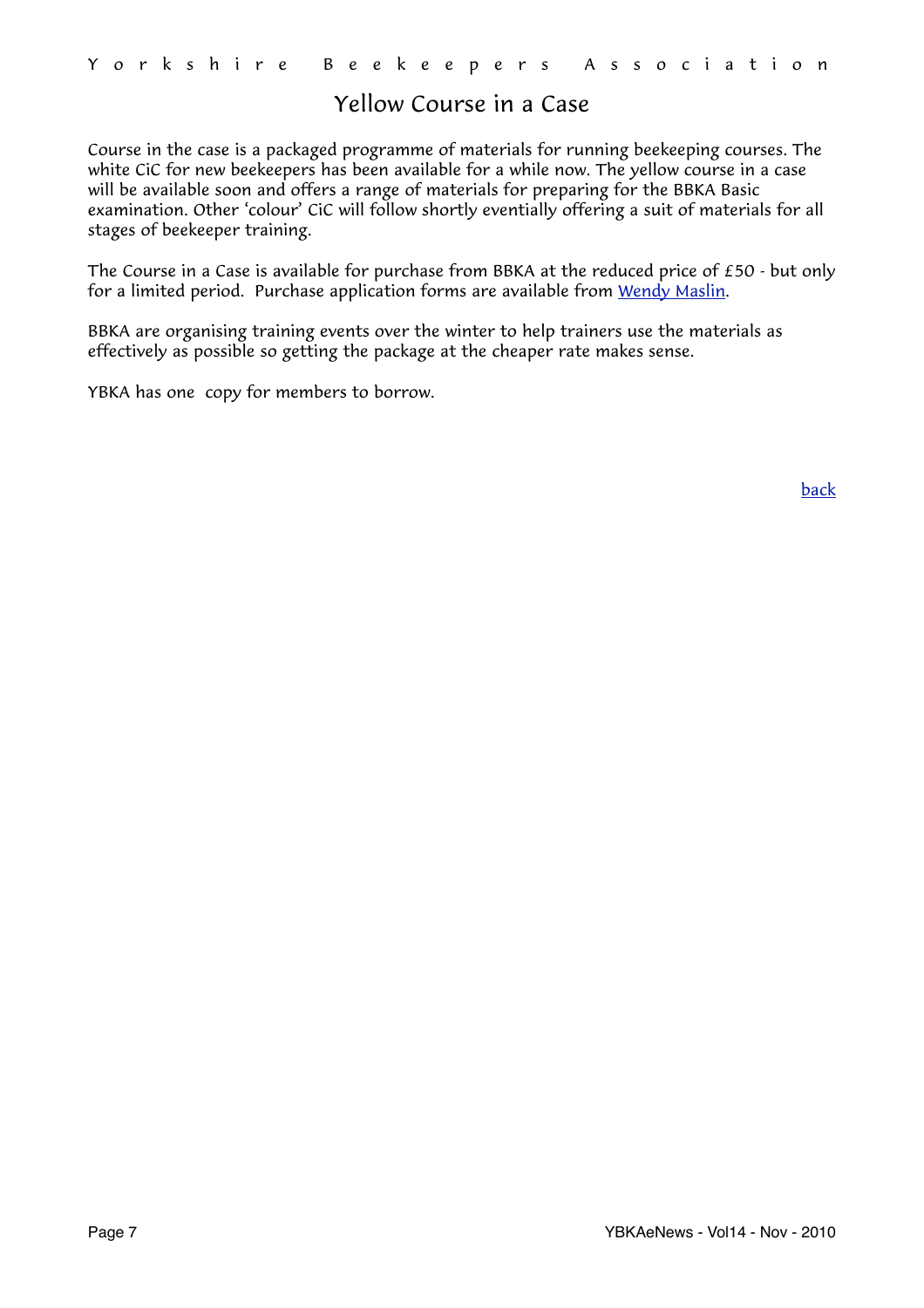## THE YORKSHIRE BEEKEEPERS ASSOCIATION

In conjunction with Bishop Burton College Saturday 9th April 2011

<span id="page-7-0"></span>YORKSHIRE BEEKEEPERS ASSOCIATION 53rd CONFERENCE AT BISHOP BURTON COLLEGE, BEVERLEY EAST RIDING of YORKSHIRE

*" Honey Bees and Beekeepers in our Natural Environment "*

## Guest Lecturers

Dr Giles Budge Research Co-ordinator National Bee Unit

Prof. Keith S. Delaplane Professor of Entomology University of Georgia

John Hendrie BBKA / BIBBA / Nat. Honey Show

Conference Organisers Bill Cadmore Wendy Maslin Brian Latham Sponsored by Northern Bee Books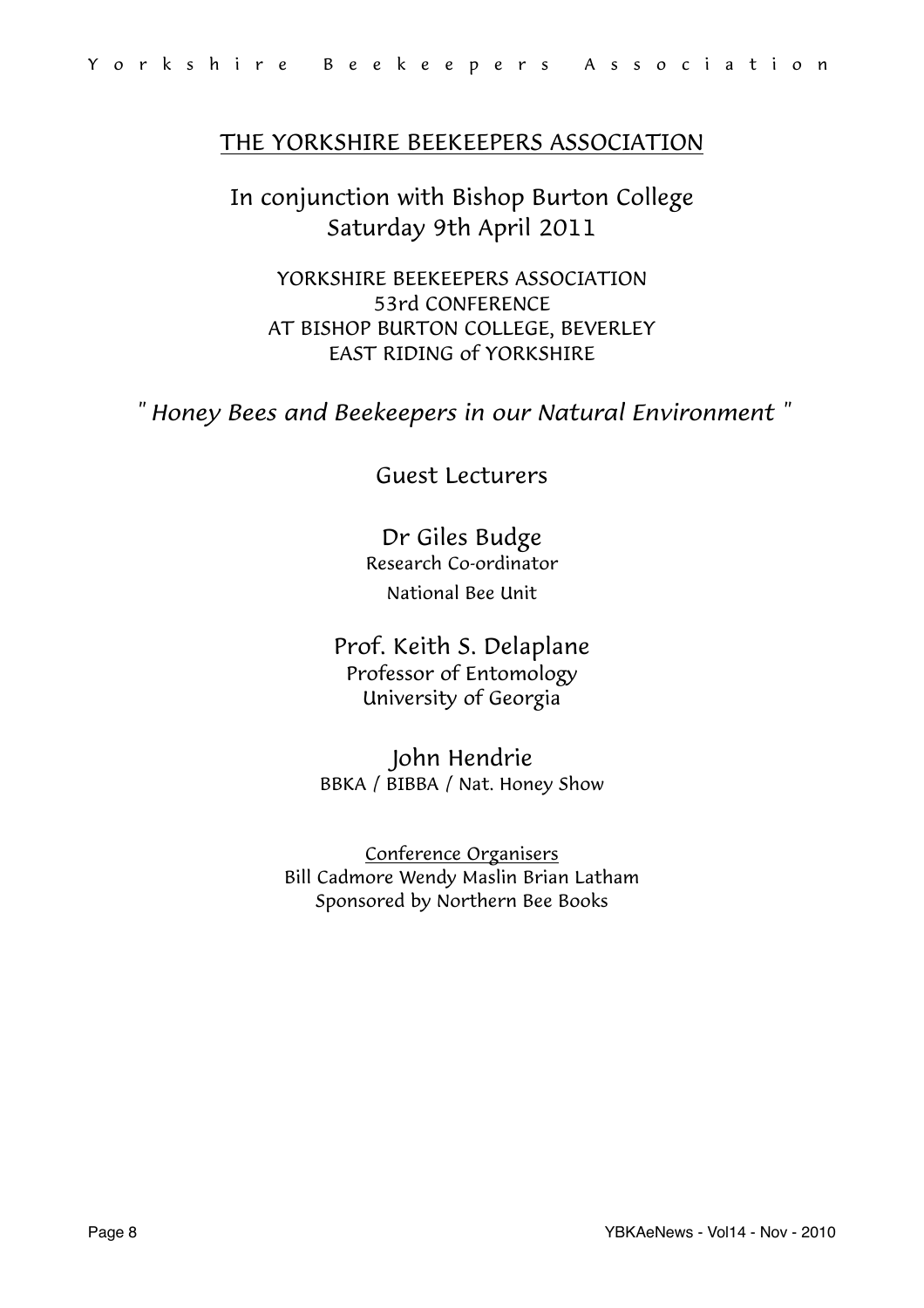# Programme

| 0900 - 0930 Registration |                                                                                 |
|--------------------------|---------------------------------------------------------------------------------|
|                          | 0930 - 0935 Welcome and Introductions                                           |
| 0935 - 1030              | Prof. Keith S. Delaplane<br>Honey bee ecology and its application to beekeepers |
| 1030 - 1050 Coffee       |                                                                                 |
|                          | 1050 - 1150 Dr Giles Budge<br>Colony losses                                     |
| 1200 - 1300 John Hendrie | Communication in bees                                                           |
| Luncheon                 |                                                                                 |
|                          | 1400 - 1500 Prof. Keith S. Delaplane<br>Honey bee genetics and breeding         |
| 1500 - 1545 Discussion   | Talk with the speakers in smaller groups                                        |
| 1545-1615 Tea            |                                                                                 |
|                          |                                                                                 |

Goodbyes and disperse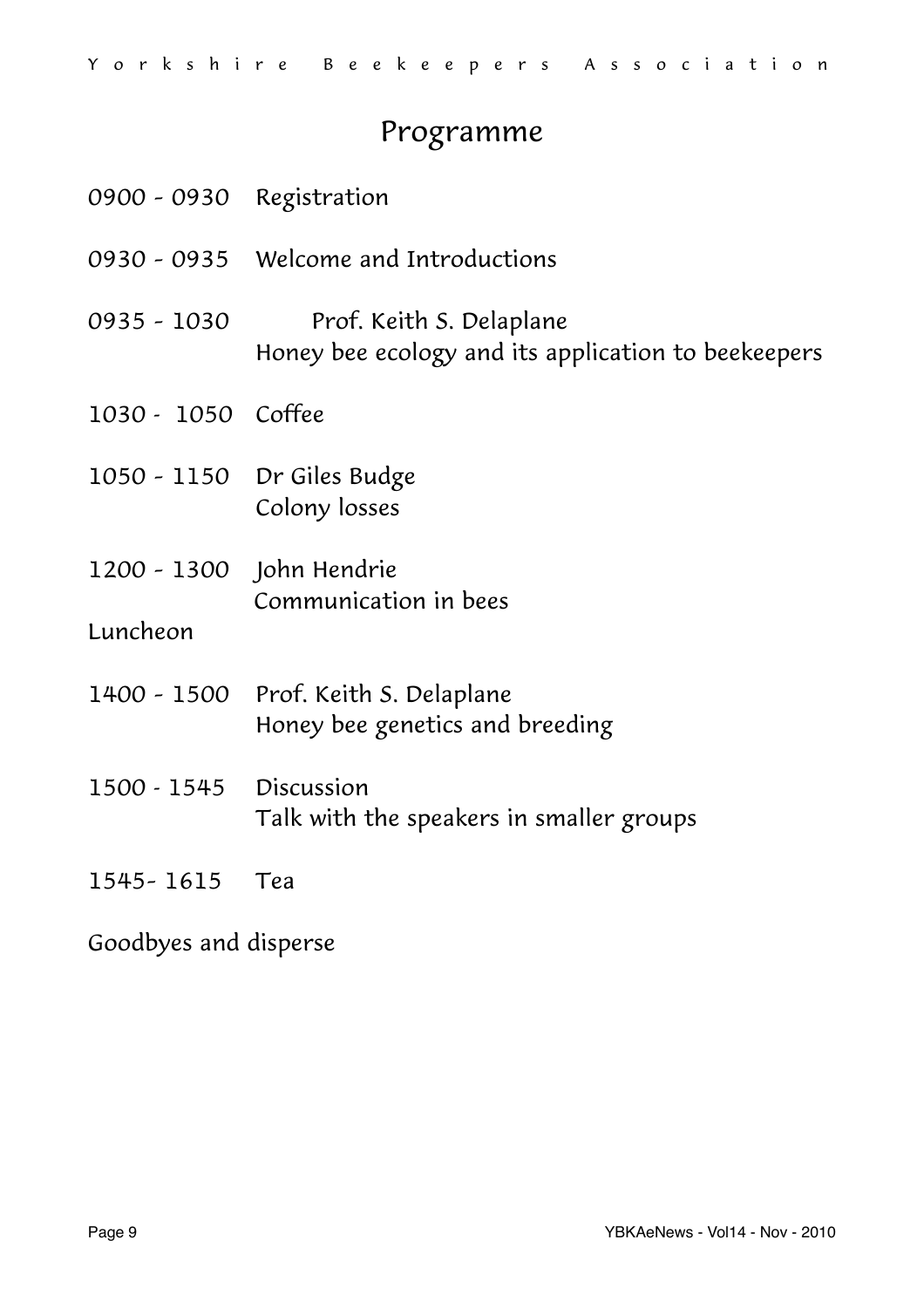# Our Speakers for the day

# Dr Giles Budge

Dr Giles Budge has worked in plant pathology research and development for 10 years. Giles started work at the National Bee Unit in October 2007 as the research co-ordinator. Prior to this, he was responsible for the development of real-time PCR-based diagnostics for bee pests and diseases and the delivery of the EFB study.

# Prof. Keith S. Delaplane

Professor, Department of Entomology, University of Georgia, Prof. Delaplane's expertise is in honey bee management, sustainable bee health management, bee foraging ecology, social evolution, and crop pollination. He oversees an off-campus lab of one dedicated state-funded technician, one soft-money technician, 1-2 graduate students, and 1-2 hourly workers. The lab work over 200 hives. He is the author of several books on beekeeping.

# John Hendrie

John has been involved with bees and beekeeping almost all his life, having been stung at the age of two by one of his father's colonies. Since graduating from university in 1971, he has held many offices in local beekeeping associations, including branch secretary (12 years) and treasurer of Kent BKA (8 years), He was appointed to the exam board of the BBKA in 1991, is a vice chairman of the National Honey show and a director of Bee Craft magazine. John is heavily involved in various aspects of the BBKA.

Other attractions on the day

## Northern Bee Books

A variety of the latest beekeeping publications will be on sale.

#### National Bee Unit An information stand will be available.

# Stamfordham Beekeeping Supplies

Suppliers of quality beekeeping supplies

# Booking Form, please submit by the 26th March 2011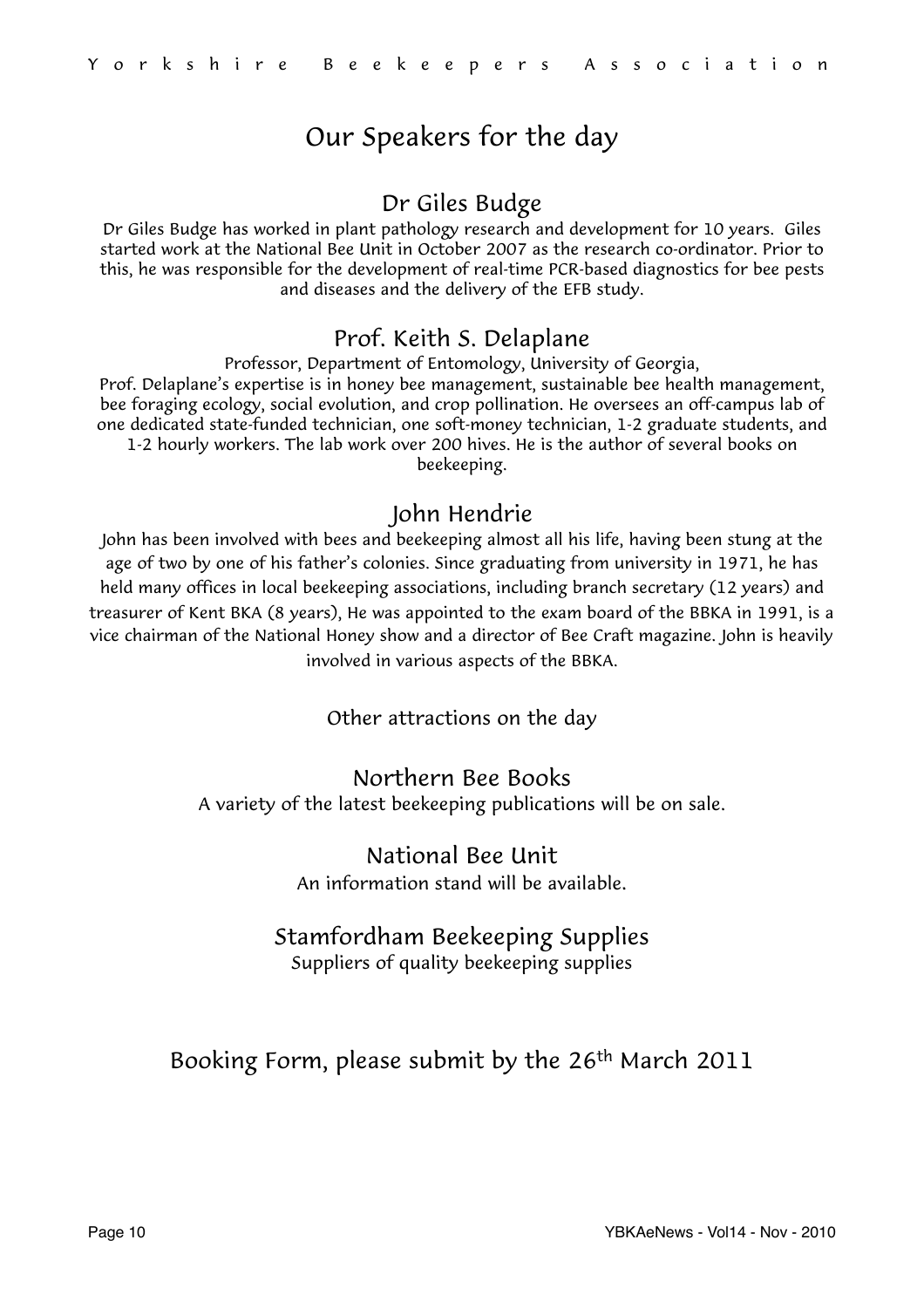# THE YORKSHIRE BEEKEEPERS ASSOCIATION Saturday 9th April 2011 BISHOP BURTON COLLEGE - Application Form

| (please print)                           |                 |
|------------------------------------------|-----------------|
| No. of tickets @ £25.00 including lunch  | $f$             |
| No. of tickets @ £15.00 excluding lunch  | $f$ <sub></sub> |
| No. of tickets Student and young persons |                 |
| @ £20.00 including lunch                 | $f$             |

 $Total$   $f$ .......

Please advise if you have any dietary requirements.

Please give names of other people you are buying tickets for so that we can prepare name badges for them.

Please send your remittance to: W Cadmore, 104 Hall Lane, Horsforth, Leeds, LS18 5JG Telephone 0113 216 0482 Please make cheques payable to Yorkshire Beekeepers Association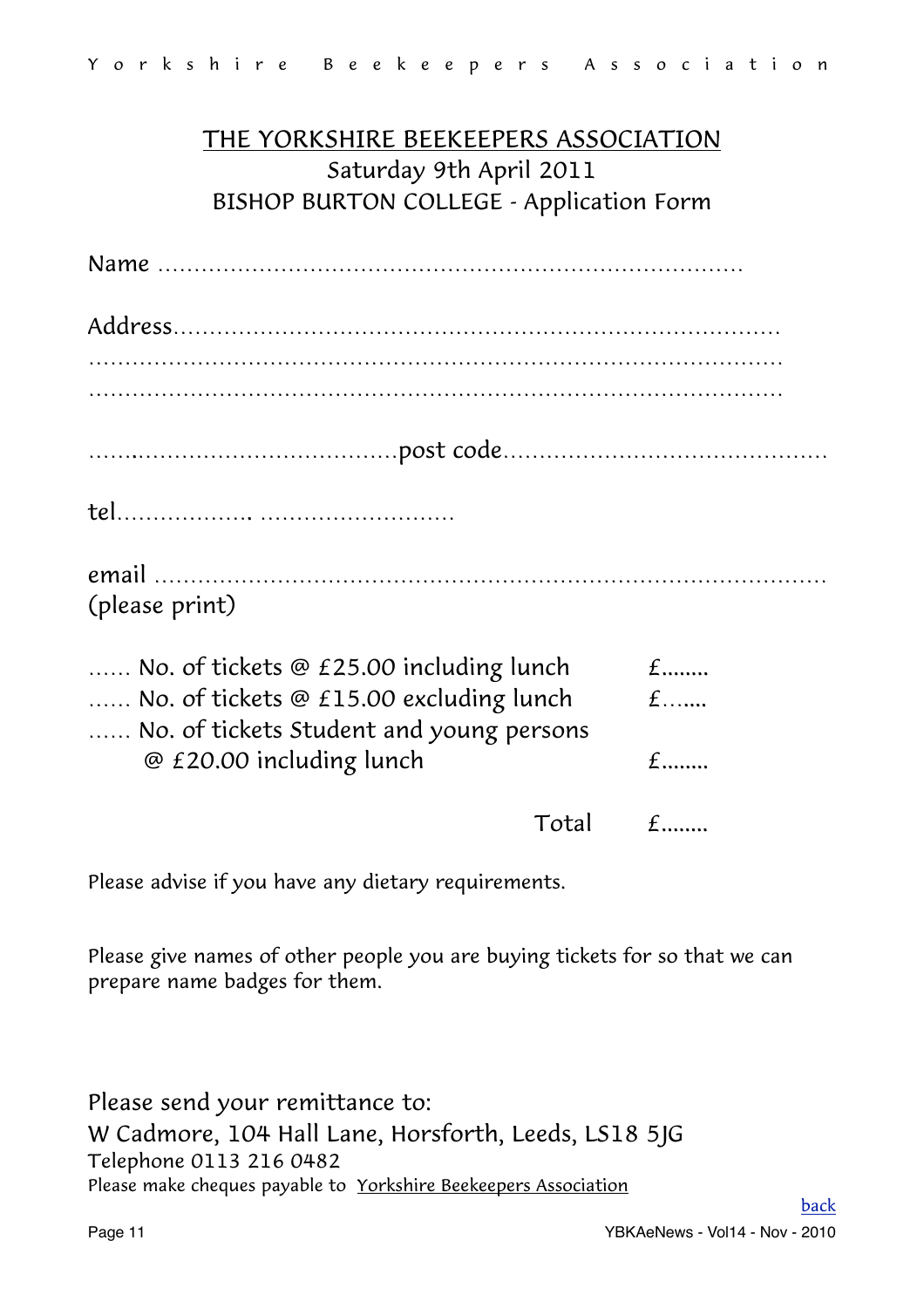# <span id="page-11-0"></span>*Yorkshire Beekeepers' Association*

Registered charity number 509743

Notice of the Annual General Meeting of the Yorkshire Beekeepers Association to be held on Saturday the  $18th$  December 2010 at the Normanby Pavilion Great Yorkshire Show Ground Harrogate

Meeting Starts at 10:30 hrs

10:00 - 10:30 Coffee

10:30 - 11:30

# Guest speaker: Celia Davis *Beekeeper v Bees*

11:30 - A.G.M.

#### Agenda

- 3.1 Apologies for absence
- 3.2 Minutes of the March Conference
- 3.3 Matters arising
- 3.4 Chairmans address
- 3.5 Secretary's report
- 3.6 Treasurers report and budget for the following year.
- 3.7 Confirmation of Trustees
- 3.8 Bishop Burton
- 3.9 Countryside Days
- 3.10 Great Yorkshire Show
- 3.11 Equipment Officers Report
- 3.12 Y.A.S Report
- 3.13 Examinations Officers Report
- 3.14 Newsletter Editors Report
- 3.15 YBKA Website
- 3.16 Election of Officers:
- 3.17 Area Representatives
- 3.18 Proposed new district association
- 3.19 Northern Associations
- 3.20 Matters for consideration for the Executive Committee
- 3.21 AOB

Closure

NB: Lunch taken 12:30 - 13:30

A buffet lunch will be available at a cost of £4.00 per person

There will be no charge for Tea, coffee and biscuits.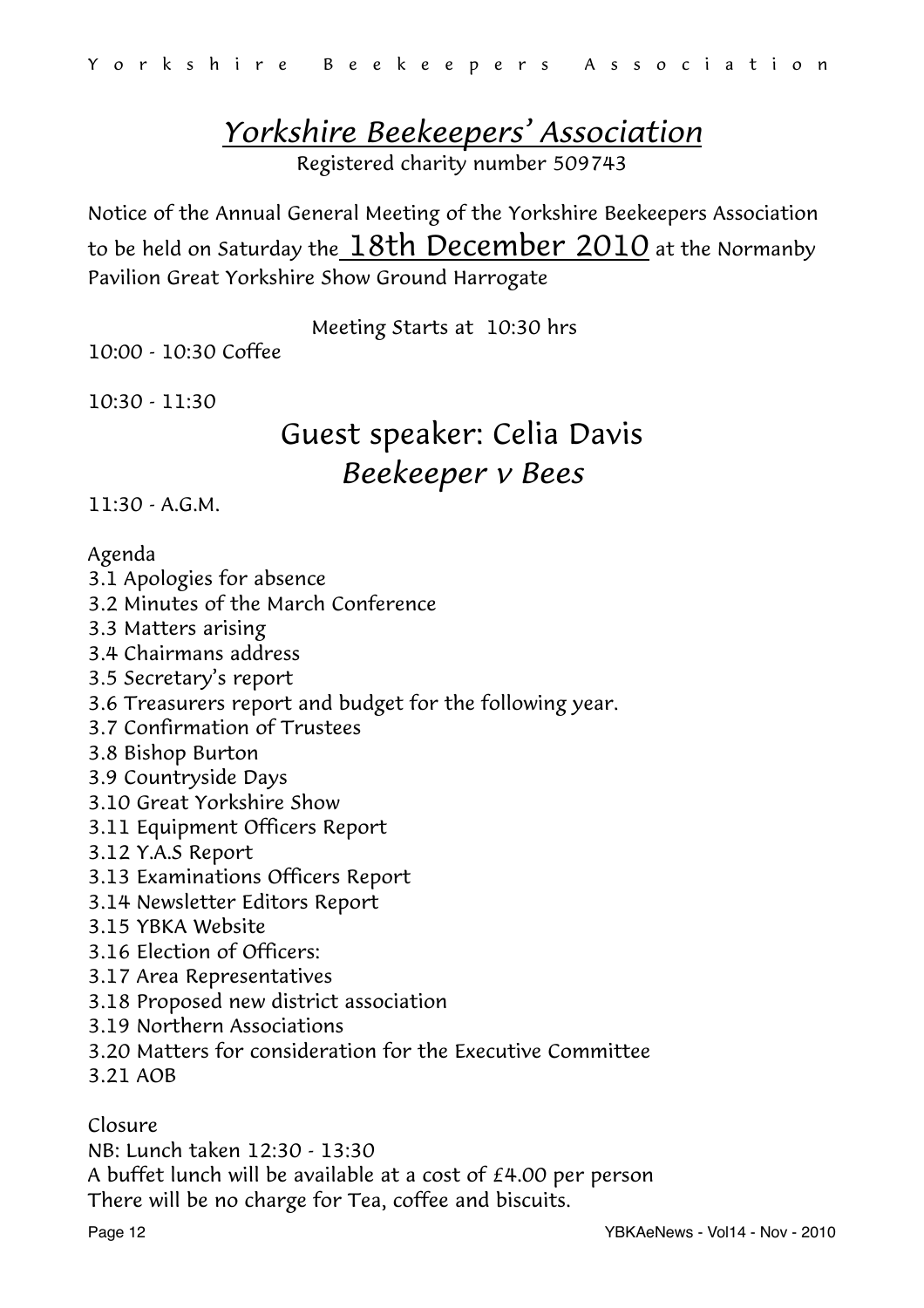# Important Dates

Y.B.K.A. DATES

YBKA Spring Conference

 March 12th 2011 Yorkshire Showground

Bee Breeding Event

 March 26th (tbc) Yorkshire Showground

Bishop Burton Conference 9th April 2011 Bishop Burton College

Please - Send in your district events for publishing - get members from surrounding districts to visit.

## <span id="page-12-0"></span>Beekeepers ?

I have been looking at the Constitution of YBKA - My District and have come to an impasse as to where to proceed with the correct nomenclature!

We have over many years repeatedly varied the title between Anyname Beekeepers Association and Anyname Beekeepers' Association and this seems to be at the whim of the typist, secretary or other official!.

I thought I may get some guidance from BBKA - who support the possessive apostrophe on both their website and letterhead. Although the variation across the country by looking at their websites is diverse.

Turning to YBKA this is less clear, the website home page has Welcome to Yorkshire Beekeepers Association Website and Welcome to Yorkshire Beekeeping Association on consecutive lines. The website history dropdown has Yorkshire Beekeepers' Association in the historical articles originating from the date of formation in July 1882.

The letterhead sent out with the AGM circulars has Yorkshire Beekeepers' Association. The constitution (2007) has the title Yorkshire Beekeepers Association.

The AGM Agenda has the letter heading Yorkshire Beekeepers' Association and below states the registered charity number which does have the possessive apostrophe in the registered title. Later the AGM refers to the Yorkshire Beekeepers Association i.e. without the apostrophe.

Wikipedia – possessive apostrophe 1.1.5 is ambiguous and therefore does not give a direction. I suppose the registration of the charity is the determining factor here? If the constitution does not have an apostrophe then is the association according to the constitution officially registered ! ???

Can anybody help ? Please ? Do we have a language expert in the association ?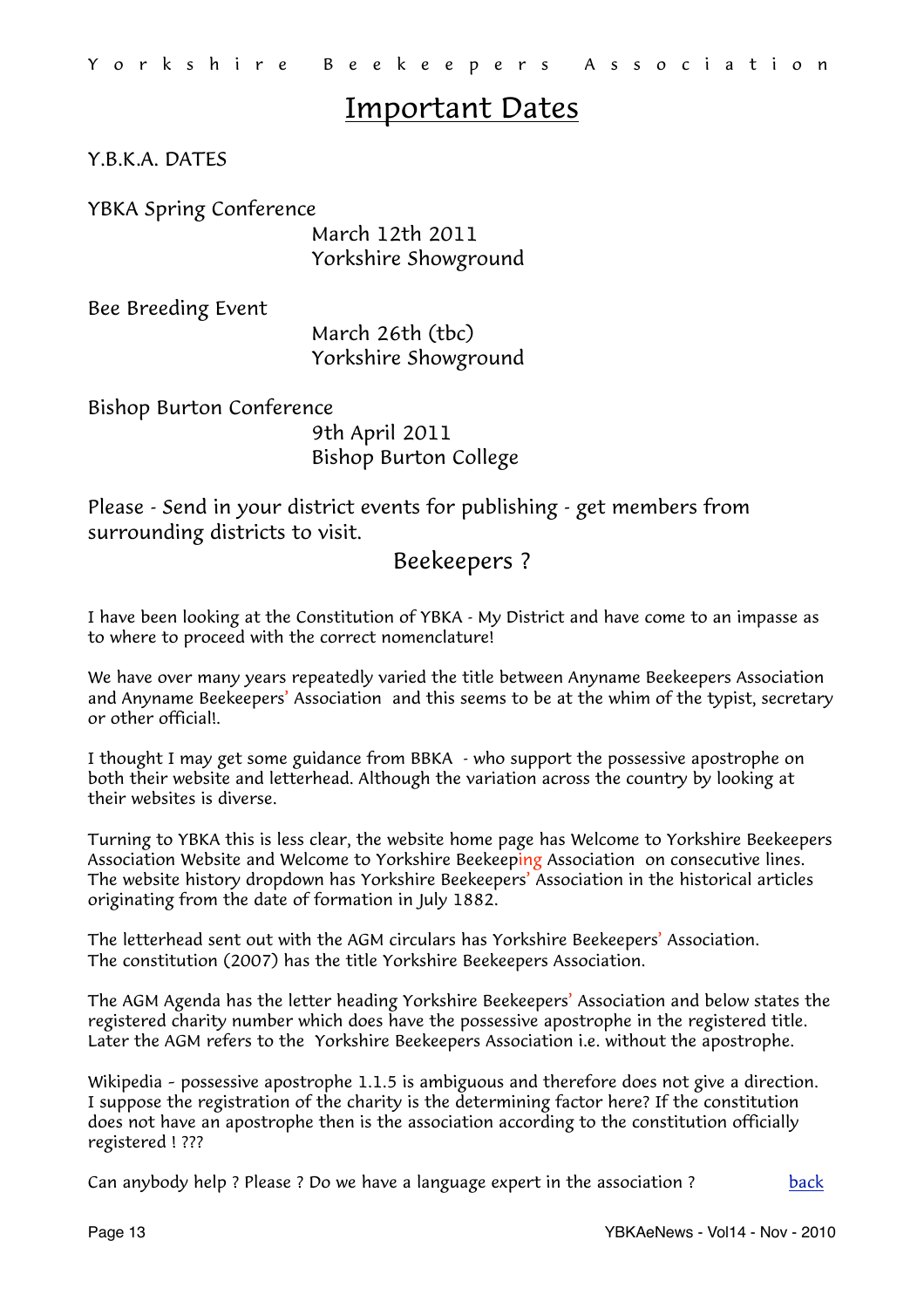#### <span id="page-13-0"></span>A Bit Of Fun

#### ITEMS FROM THE ARCHIVES OF BEEMASTER – the newsletter of Notts. BKA

At the beekeeping equipment shop the manager overheard one of his salesmen talking to a customer. "No, sir" said the salesman, "We haven't had any for a while and it doesn't look like we'll be getting any soon."

The manager was horrified and yelled after the departing customer, "Come back next week. We're sure to have whatever you need!" Irate he turned to his salesman, "Never tell a customer we're out of anything. Now, what did he want?"

"Rain," answered the salesman.

The old beekeeper watched whilst the novice fumbled with the frames and enthused about how well his children were doing in their professions. "They've got my brains, "he said.

The beekeeper looked at him with a faint smile and said, "Oh, how sad. I've kept mine!"

At the Auction a beekeeper entered a special kind of hoe with a label attached made out of stick-on labels. The label read:

#### "WEED STANING UP"

A bright spark said to the beekeeper, "Surely you have misspelt your label." The beekeeper explained dryly: "I had only one letter "D". Where would you have put it?"

A beekeeper gave a demonstration to a class of infants and explained about extracting honey for them to eat. After his talk he sat down awaiting the inevitable questions but instead one of the pupils in the front row began to cry. The beekeeper quickly told the pupil that the bees would not be harmed as they were given sugar to replace their loss.

"I'm not worried about the bees, " the pupil sobbed, "You have just sat on my invisible friend!"

A well-known lecturer presented his message to the beekeepers' meeting. He was received a polite response from the audience with the few expected questions.

At the close of the meeting the Treasurer approached the great man with a cheque. This he politely and modestly refused, saying that the fee might be devoted to some charitable purpose. "Would you mind, "asked the Treasurer, "if we add it to our special fund?" "Not at all," said he, "What's the special fund for?"

"To enable us to get better lecturers in the future!"

A beekeeper wrote this letter to an equipment supplier:

"Please send me one of those red cedar hives you show on page 43, and if it's any good, I'll send you a cheque."

In a short time he received the following reply: "Please send cheque. If it's any good, we'll send you the hive!"

The lecturer was explaining the blood circulation of the bee and said, "If you tip a bee upside down it keeps the same blood levels." He then added, "The same cannot be said of me. If I stand on my head all the blood tries to flow into my skull. I wonder why that is?"

The old beekeeper said wryly, "Could it bee that bee's have something in their heads?"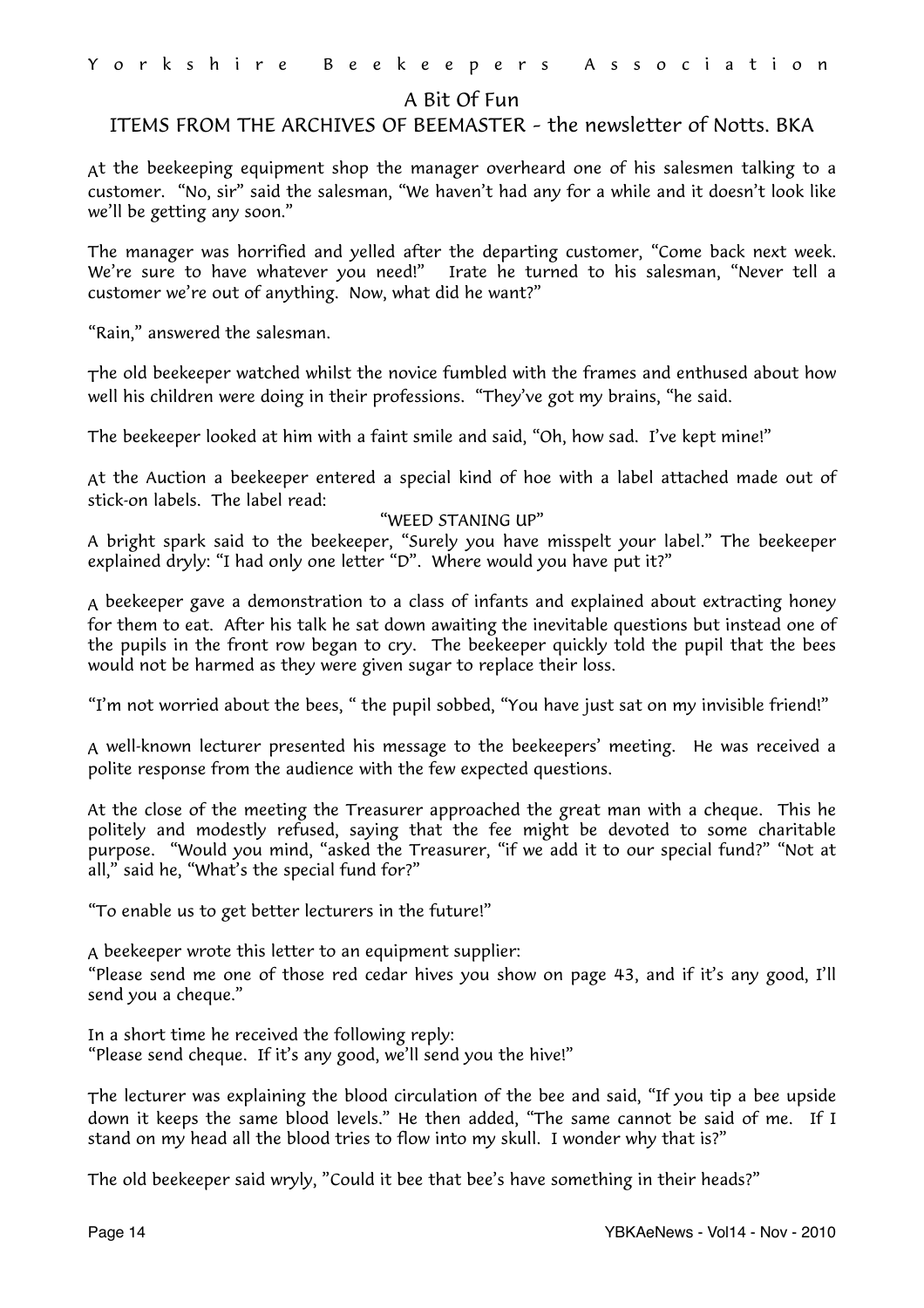Every night Joe, a beekeeper, would go down to the off-licence, get a six-pack, bring ti home and drink it while he watched TV. One night, as he finished his last beer, the doorbell rang. He stumbled to the door and found as six-foot bee standing there. The insect grabbed him by the collar and threw him across the room, then left.

The next night, after he finished his fourth beer, the doorbell rang. He walked slowly to the door and found the same six-foot bee standing there. The big insect punched him in the stomach, then left.

The next night, after he had finished his first beer, the doorbell rang again. Again the same sixfoot bee was there. This time he was kicked on the knee by the bee and hit behind the ear as he doubled over in pain.

The next night Joe did not drink at all and when he answered the door bell he was beaten up by the bee which left him in a heap on the floor.

The following day he went to see his doctor. He explained the events of the preceding four nights. "What can I do?" he pleaded.

"Not much, " the doctor said, "There's just a nasty bug going round!"

The middle-aged beekeeper was shuffling along, bent over at the waist, as his wife helped him into the doctor's waiting room. The nurse in reception viewed the scene with sympathy. "Arthritis with complications?" she asked. The wife shook her head, "Do-it-Yourself, "she explained, "with full supers!"

A farmer was milking his cow. He was just starting to get a good rhythm going when a bee flew into the barn and started circling his head. Suddenly, the bee flew into the cow's ear. The farmer didn't think much about it, until the bee squirted out into his pail. It appears that the bee went in one ear and out the udder.

And then – there was this beekeeper, at his wit's end because of debt and no honey crop. Well, he was walking past a bank and noticed a little sign saying:

#### BEEKEEPERS' LOANS 2%

He dashed into the bank and asked the bank manager about getting such a bargain. The bank manager explained: "No, that's not the interest rate – that's the chances of you getting a loan!"

The proud new beekeeper brought home a brand new hive in the flat. After several hours of reading the instructions, attempting to fit piece A into to slot B, etc., he finally gave up and called upon an old handyman working in a neighbouring yard. The old-timer came over, threw the instructions away and, in a short while had the hive completely assembled.

"It's beyond me," said the beekeeper, "how you got it together without even reading the instructions." "To tell the truth," replied the old-timer, "I can't read, and when you can't read, you've got to think!"

It was the day of the big beekeeping equipment sale. Rumours of the sale (and some advertising in the local paper) were the main reasons for the long queue that formed by 8.30am – the store's opening time.

A small man pushed his way to the front of the queue, only to be pushed back, amid loud and colourful curses. On the main's second attempt, he was punched square on the jaw, knocked about a bit and then thrown to the end of the queue again. As he got up the second time, he said to the person at the end of the queue "That does it! If they hit me one more time, I don't open the store!"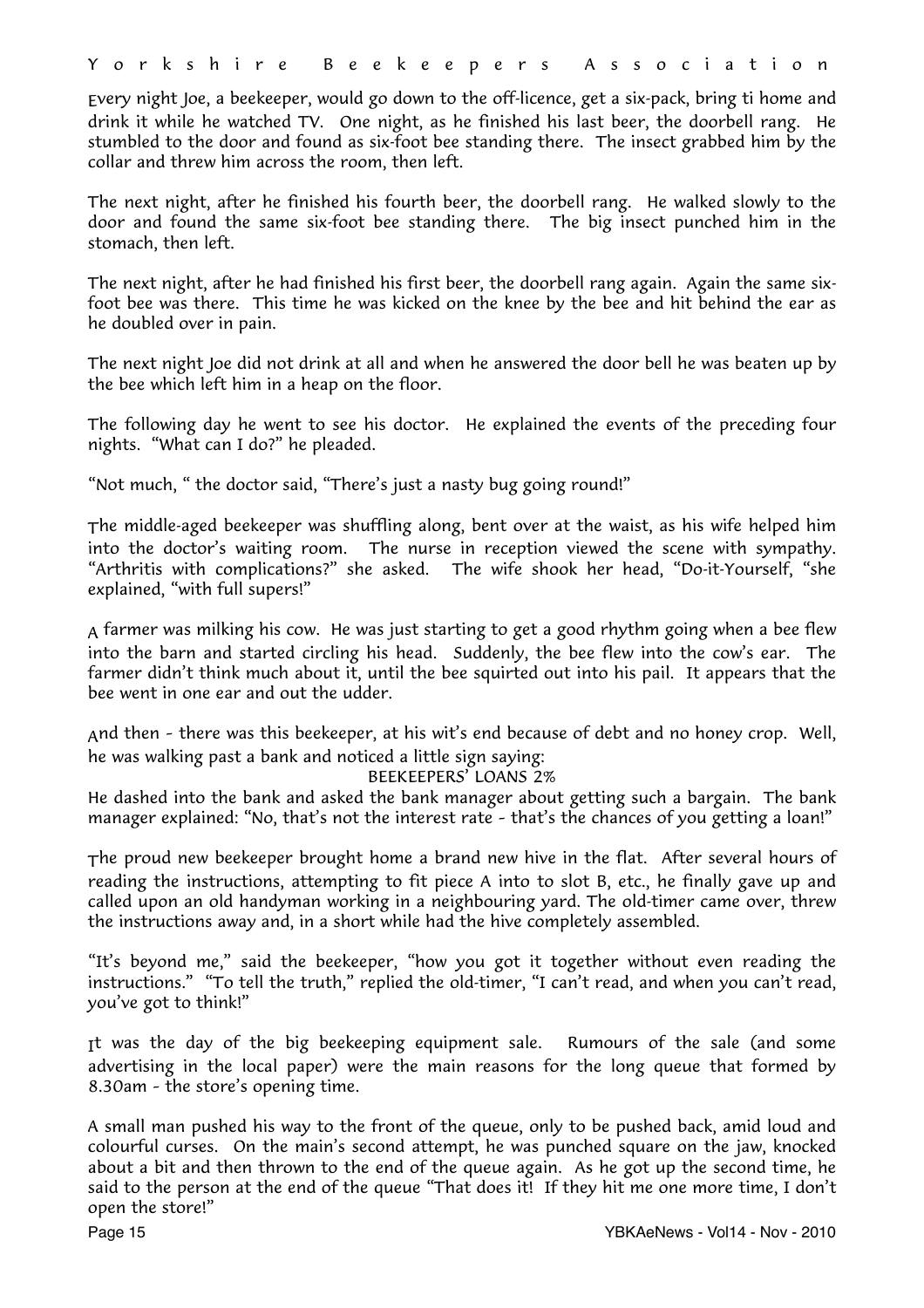A beekeeper was driving from his home to his out-apiary when a lawyer's car hit his van. The lawyer saw that the beekeeper was really upset. "Here," he said, "Have a swig of some whiskey I've got in the car." The beekeeper took a long drink and handed the bottle back to the lawyer. "No, thanks," said the lawyer, "I won't drink anything until after the police have arrived!"

"You just go ahead," said the man to his wife when they got to the equipment shop. "While you are visiting the church, I'll just browse in here." An hour later, the wife returned and saw him at the checkout. The shop assistant was ringing up the last of a pile of equipment, jars, and foundation that would fill two wheelbarrows.

"Are you buying all this?" the wife asked incredulously. "Well, yes," he said embarrassed. Then, waving his arm towards the interior of the shop he added, "But look what I'm leaving behind!"

This farmer was watching a beekeeper setting up hives in his out-apiary. The beekeeper called to the farmer, "Hey, mister. Is that bull safe?" To which the farmer shouted back, "Safe as anything – can't say the same about you!"

There was a daft pirate from Beds. Whilst wearing his beekeeping threads He forgot I suppose For on scratching his nose His hook tore his new veil to shreds.

This beekeeper bet twenty-pound His hive was the tallest around, Piled full supers on top But his bet was a flop His hive sank six-feet underground.

There was an old man long ago Wax was heated to high And he found by-and-by That firemen put on a good show

There was beekeeper, so kind, Who, when asked, "Do you mind! Tell me do your bees string" Said, "They can't do such thing! Stay in front and don't go behind!"

When training, this marathon man Tried to run as fast as he can. When asked "How do you train?" He was quick to explain "Nasty bees chase me as I ran"

Wanted to make candles, you know. Tried to teach his bees how to dance. His hopes were to vanish, His bees only knew Spanish And so never gave him a chance.

A forgetful beekeeper we hear Was smoking his bees without fear When his mobile phone rang Quickly to it he sprang His smoker he put to his ear!

Once shops thought nothing was finer Than honey coming from China. But as we protest Local honey is best We feel it is major not minor!

This eager beekeeper from France Then there was this fellow from Spain

Whose bees died again and again. Every year they got wet But he seemed to forget The main rain in Spain on the plain